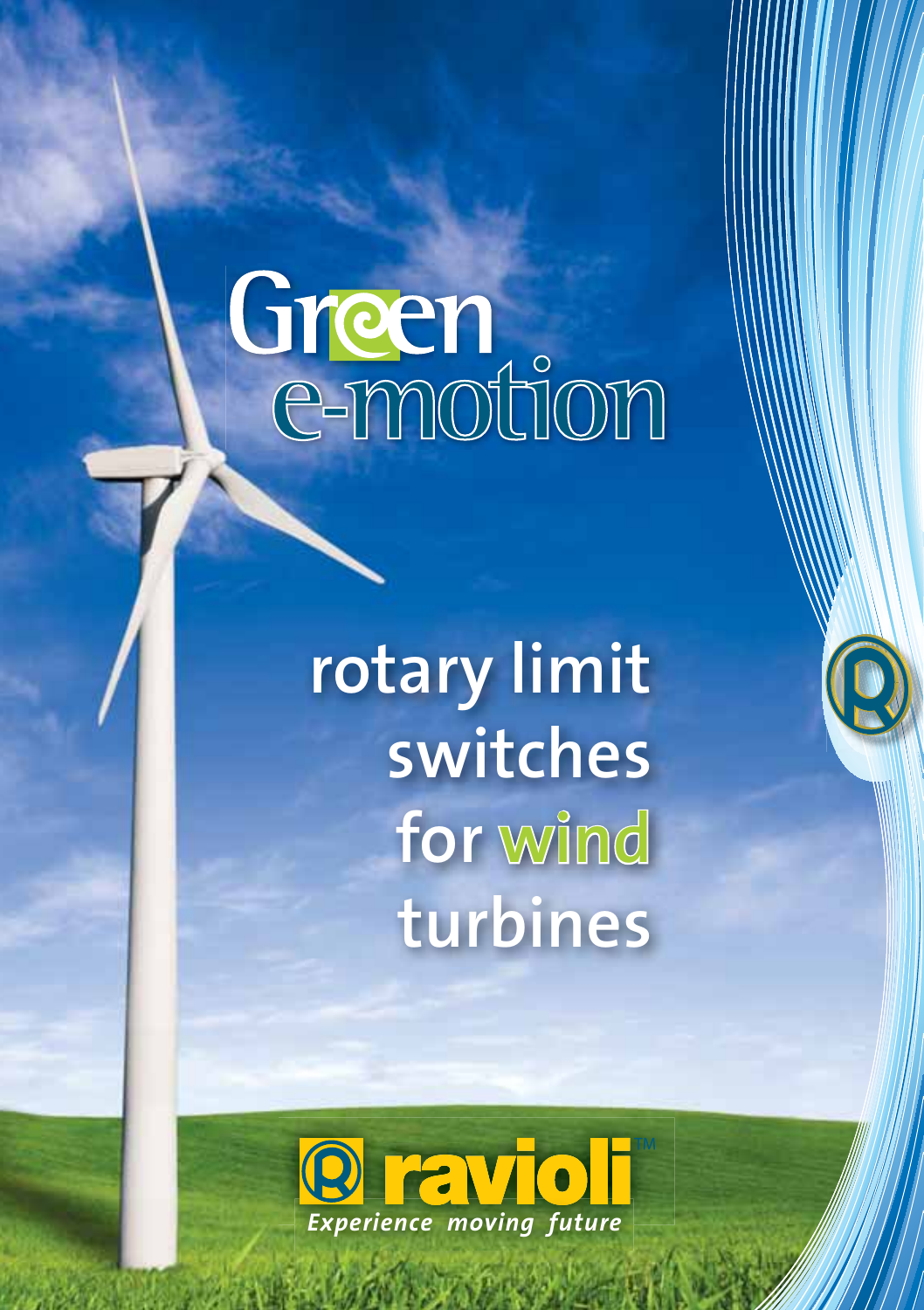## Driver rotary limit switches for wind turbines

Founded in 1926 in Milan, Ravioli S.p.a has been manufacturing electronic and electro-mechanical devices for various applications for over 80 years.

Always dealing with new markets and experiences, we have developed our Green e-motion programme, consisting in an important production line projected and realized for alternative energies, with a a special focus on wind power technology.

The result of our activity is a series of rotary limit switches specifically dedicated to the pitch and yaw control in wind turbines. Ranging several ratios, our DRIVER FRM limit switches are IP66 and they can be equipped with different cams profiles, whose calibration is particularly precise, rapid and reliable.

## Pitch control

Thanks to the pitch control, the angle of the blades can vary according to the wind directions, maximizing the wind turbine efficiency.

Rotary limit switches are used for setting reliable and safe margins of the blades motions, regulating their angle and indicating real-time positions through high-precision encoders signals.

## Yaw control

The yaw control system is used to keep the rotor perpendicular to the wind, decreasing the fatigue loads and optimizing the turbine power.

Rotary limit switches are used both to prevent the cables from twisting, and to limit the turbine rotation, while high-performing encoders provide you with signals about the precise yaw position.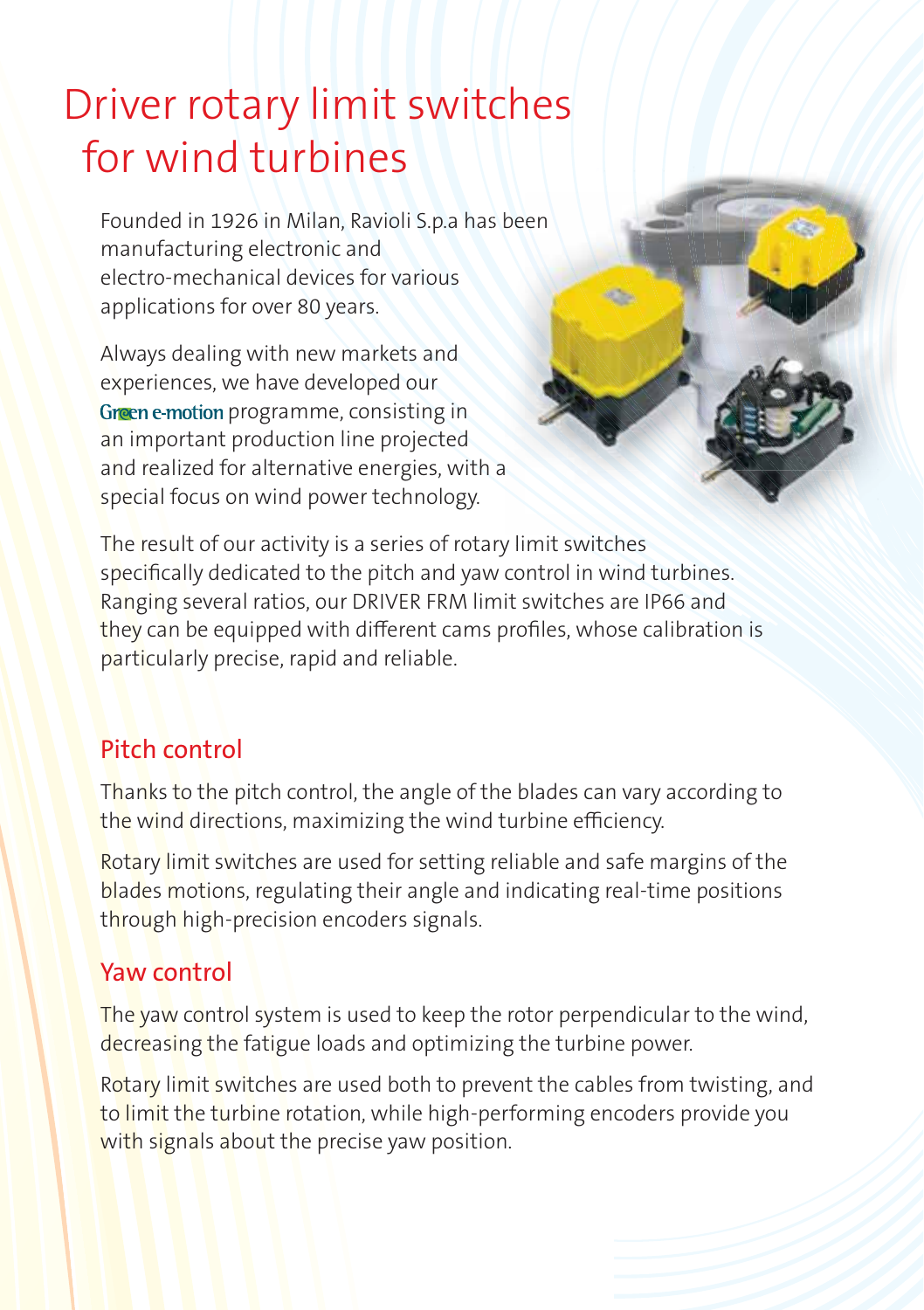Our Green e-motion programme is completed by several accessories and options to realize various custom-size solutions, and by our series of d.c. contactors Tecno, which are used in inverters and other industrial devices for

U

 $+20$ 

energy storing.